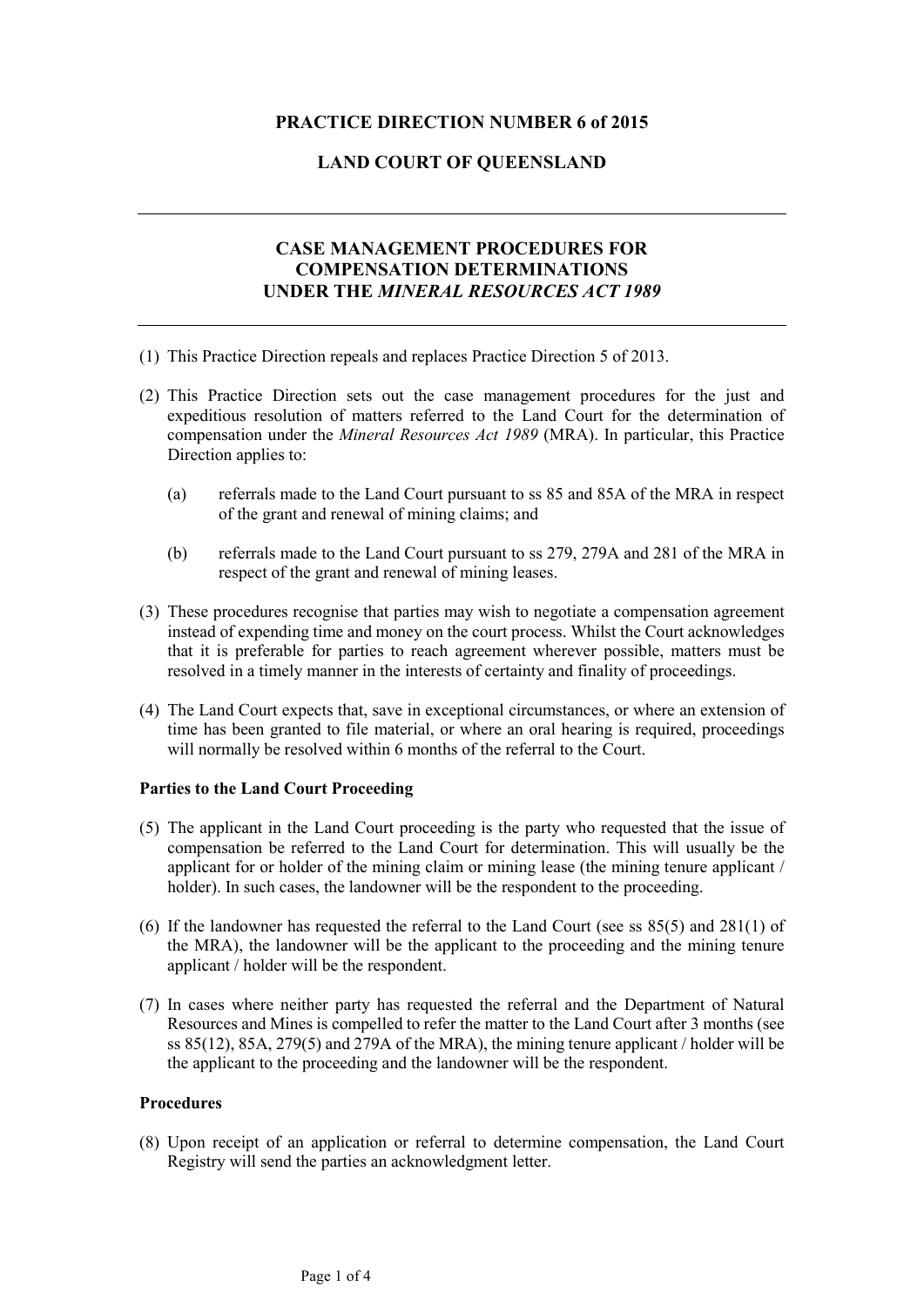- (9) Within twenty-eight (28) days after the date of the acknowledgment letter, the applicant must file in the Court and serve on the respondent:
	- (a) a compensation statement (refer to paragraphs  $16 \& 17$  below);
	- (b) any supporting affidavits or statutory declarations; and
	- (c) a hearing statement (refer to paragraph 18 below).
- (10) Within twenty-eight (28) days after being served with the applicant's material, the respondent must file in the Court and serve on the applicant:
	- (a) a compensation statement (which should also identify any aspects of the applicant's compensation statement with which the respondent agrees or disagrees and the reasons for any disagreement);
	- (b) any supporting affidavits or statutory declarations; and
	- (c) a hearing statement.
- (11) If the applicant does not serve any material in accordance with paragraph (9) above, the acknowledgment letter from the Land Court Registry will nominate a due date for the respondent's material which will be no less than 28 days from the last day of the applicant's 28-day period.
- (12) Within seven (7) days after being served with the respondent's material, the applicant is to file in the Court and serve on the respondent any material in reply to the respondent's material.
- (13) If the respondent does not serve any material in accordance with paragraph (10) above, the applicant must notify the Court as soon as possible and no later than the due date nominated in the acknowledgment letter from the Land Court Registry.

#### **Extensions of Time for Filing Material**

- (14) If either party desires further time to comply with these procedures, that party must immediately contact the other party and seek their written consent. A written request for an extension of time, together with a copy of the other party's consent, should then be forwarded to the Court **before** the relevant due date. If the other party does not consent to the extension, a written request can still be made to the Court and the Court will determine whether it is appropriate in all the circumstances.
- (15) The due dates identified in the acknowledgment letter from the Land Court Registry remain set until formally changed by the Court.

#### **Compensation Statement**

- (16) A "compensation statement" means a statement detailing the amount of compensation the party considers the Court should determine having regard to:
	- (a) in the case of a mining claim the criteria in s 85(7) and (8) of the MRA; or
	- (b) in the case of a mining lease the criteria in s 281(3) and (4) MRA.
- (17) The compensation statement should address **all** applicable criteria in the relevant MRA provisions, including: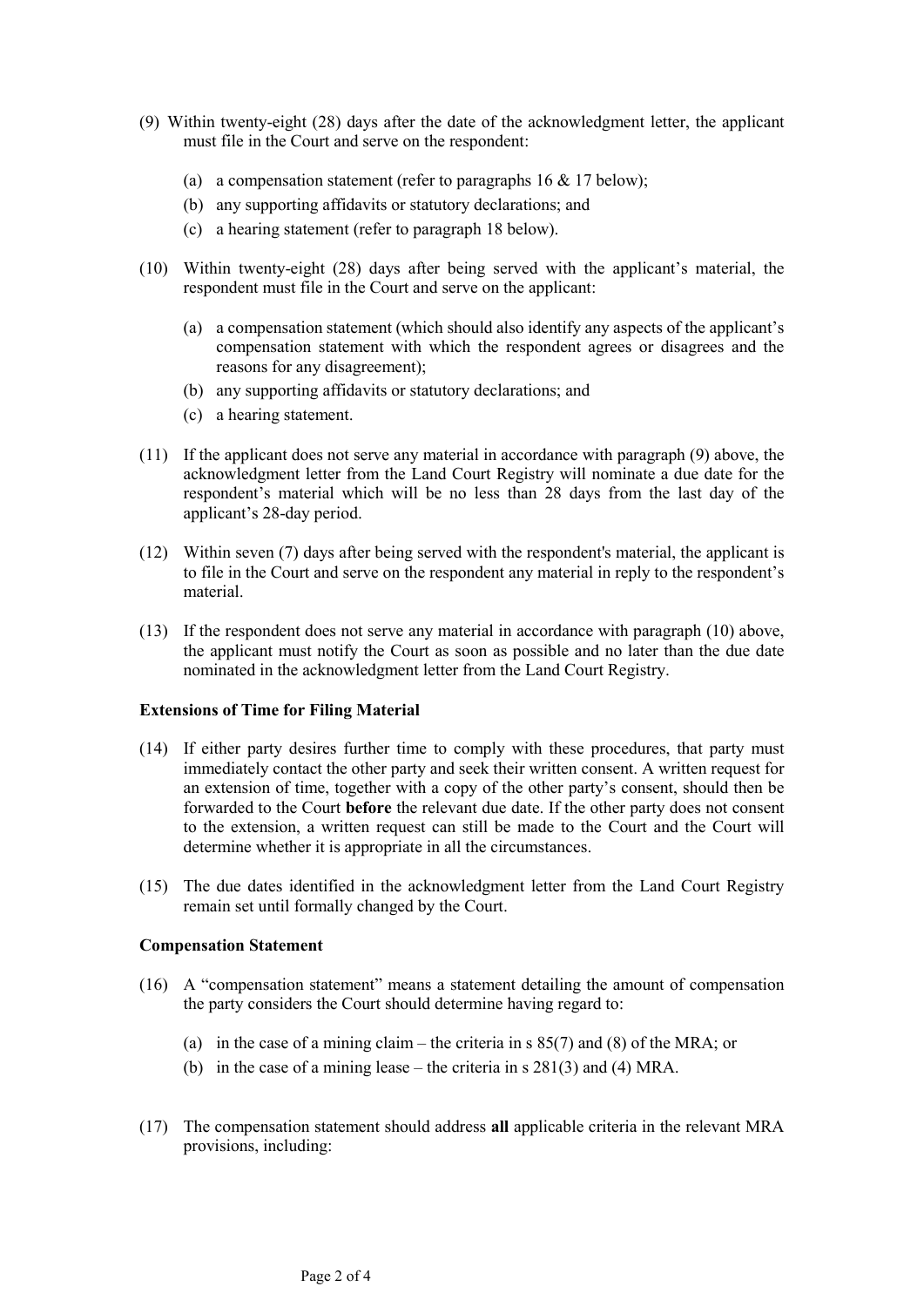- (a) The total amount of compensation, supported by:
	- (i) sufficient information on how the amount is calculated;
	- (ii) sufficient information about any losses or expenses claimed, including management costs; and
	- (iii) sufficient evidence in support of the amount claimed for each head of compensation, in particular, valuation and economic evidence in support of each head.
- (b) Details of what the proposed mining area:
	- (i) is currently used for; and
	- (ii) is otherwise capable of being used for.
- (c) Details of how the proposed mining operations will affect the current and prospective uses of the proposed mining area; and
- (d) Any other material a party considers relevant.

### **Hearing Statement**

- (18) Each party is required to submit to the Court a "hearing statement" that is, a short statement advising whether the party wishes the matter to be dealt with by the Court:
	- (a) on the papers which means that the Court will make a decision based on the written material supplied by the parties without an oral hearing;

OR

(b) by way of an oral hearing – where the parties will have an opportunity to crossexamine the witnesses of the other party and make oral submissions to the Court.

#### **What happens if the parties do not submit any material to the Court?**

- (19) If either party fails to file and serve material in accordance with these procedures, it will be presumed that the party does not wish to make any submissions to the Court.
- (20) Where no material is filed by the parties, the parties will be notified of the Court's intention to dispose of the matter under r 36A of the *Land Court Rules 2000* without an oral hearing.
- (21) The Court will determine the amount of compensation by reference to the submissions which have been filed (if any), such material as is available to the Court about the subject property and the proposed mining operations and any relevant compensation determinations in the area.
- (22) The Court's determination will be binding on the parties. The parties will be notified of the Court's decision in accordance with r 39 of the *Land Court Rules 2000*.

#### **What if the parties wish to negotiate a compensation agreement?**